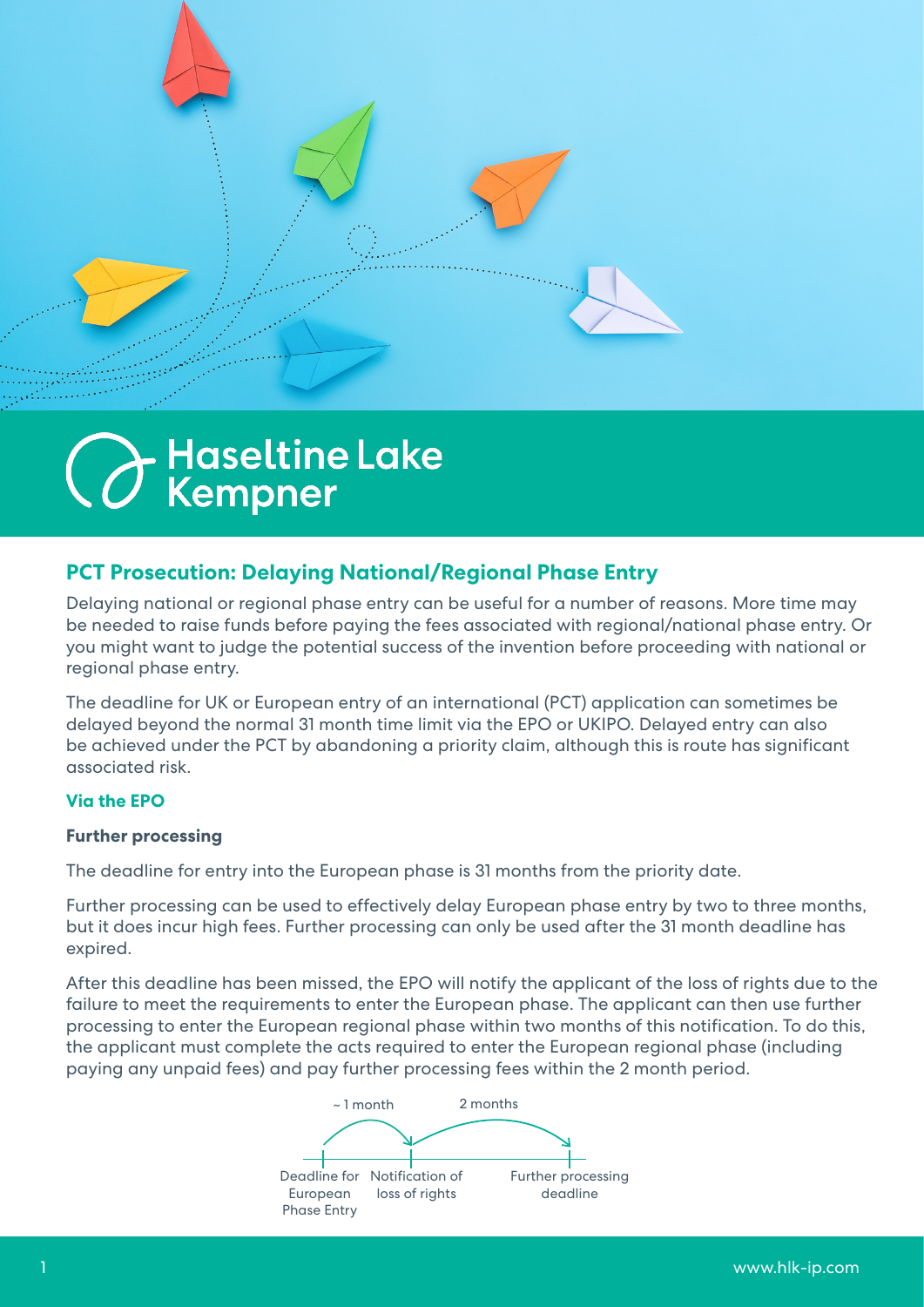This can be expensive, since there are various acts which must be performed to enter the European phase and the further processing fee must be paid for each missed act/fee.

#### **Renewal Fee Grace Period**

The renewal fee grace period provides the opportunity to delay payment of any EPO renewal fees that are due before or on entry to the European phase. EPO renewal fees are due in respect of the third year from the filing date and each year thereafter. Renewal fees in respect of the coming year are due on the last day of the month containing the anniversary of the filing date. If any renewal fee has fallen due during the 31 month period, this can be paid by the *deferred due date* which is the expiry of the 31 month time limit. However, if additional time is needed, the renewal fee can instead be paid during a 6 month grace period along with an additional fee.

## **Via the UKIPO**



To enter the UK phase, the national fee must be paid and (if the international application is not in English) a translation of the international application into English must be filed within 31 months from the priority date.

An as-of-right two months extension of the 31 month deadline is available. This must be requested and accompanied by a fee before that 2 month extension window has expired. This can be used to effectively delay national phase entry to up to 33 months from the priority date.

In principle, further extensions of two months are possible . However, these further extensions are at the Comptroller's discretion and should not be relied upon. Each extension must be requested before the end of the 2 month extension period sought and accompanied by a fee.

### **Via a priority claim**



One "last resort" option to delay national/regional phase entry is abandonment of a priority claim. This is rarely advisable since additional prior art may become relevant as a result of changing the priority date of the application. However, it can, in some situations, provide a considerable extension to the deadline to enter the national/regional phase.

Under the PCT, a priority claim in an international application may be abandoned or changed